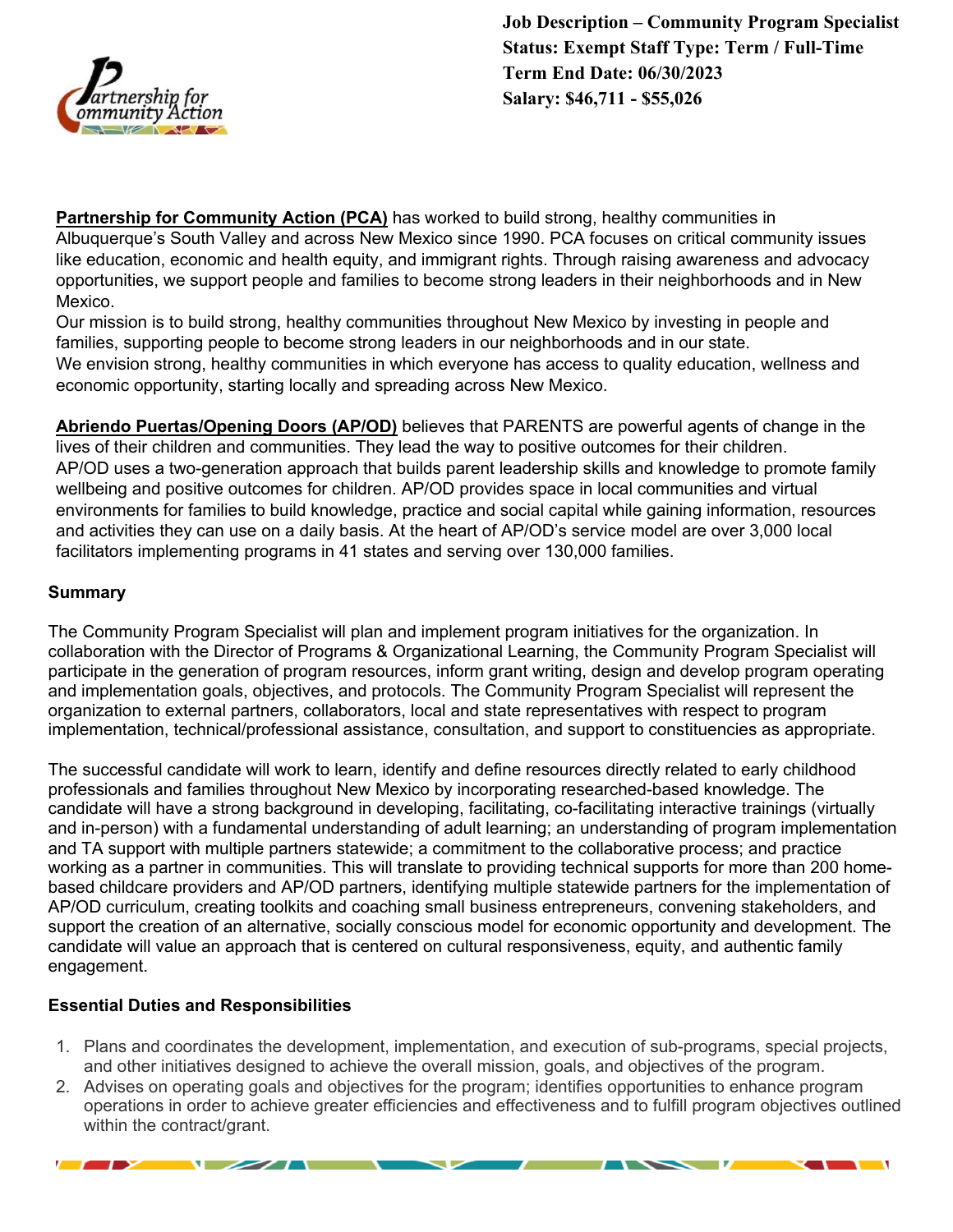

# **Job Description – Community Program Specialist Status: Exempt Staff Type: Term / Full-Time Term End Date: 06/30/2023 Salary: \$46,711 - \$55,026**

- 3. Oversees and administers all facets of the day-to-day operations of the various programs and activities related to the position. This especially relates to supporting 200 home-based childcare providers and implementation of Abriendo Puertas across New Mexico.
- 4. Serves as a liaison with internal and external constituencies on all matters relating to program activities; represents the organization with respect to program activities in collaborative / professional meetings with external partners and collaborators.
- 5. Provides and/or coordinates the provision of technical guidance, consultation, related support to clientele within area of program focus; provides day-to-day problem solving as necessary on day-to-day programrelated needs and issues.
- 6. Oversees and/or coordinates the collection, compilation, and analysis of program activity data; develops, writes, edits, and presents comprehensive reports to PCA leadership and team.
- 7. Plans, develops, and implements strategies for identifying and generating funding and/or resource opportunities for program activities, to include co-development of grant and other fundraising proposals.

# **Other Duties and Responsibilities**

- 1. Participate in project update meetings, evaluations, and board presentations, as needed.
- 2. Build relationships with school districts, schools, family-serving organizations and parent centers to make trainings and curriculum available to them.
- 3. Provide technical assistance and support to local facilitators trained via phone, email, video conference calls, workshops, etc.
- 4. Support the cultivation of ongoing relationships.
- 5. Assist with special projects, conferences and reports as needed.

# **The duties and responsibilities outlined above do not comprise a comprehensive list but are intended to provide a representation of the general nature and level of work performed by an employee in this capacity.**

# **Knowledge, Skills and Abilities Required**

- Ability to determine informational needs, to collect and analyze information, and to devise and develop statistical analyses and reports.
- Demonstrated professional knowledge and operational expertise within designated area of program focus.
- Program planning, development, implementation, and leadership skills.
- Ability to develop and deliver both oral and written presentations.
- Ability to use independent judgment and to manage and impart information to a range of clientele and/or media sources.
- Ability to make decisions and judgments aligned with the mission and values of the organization, especially in spaces with external collaboration.
- Skill in examining and evaluating operations and developing and/or re-engineering operating strategies, systems, and procedures.
- Ability to develop and implement funding strategies and programs.

 $\sqrt{2}$ 

- Strong interpersonal skills and the ability to effectively communicate with a wide range of individuals and constituencies in a diverse community.
- Proficient in office software including Zoom, Microsoft Office (Word, Excel, Outlook, and Powerpoint) and other online tools.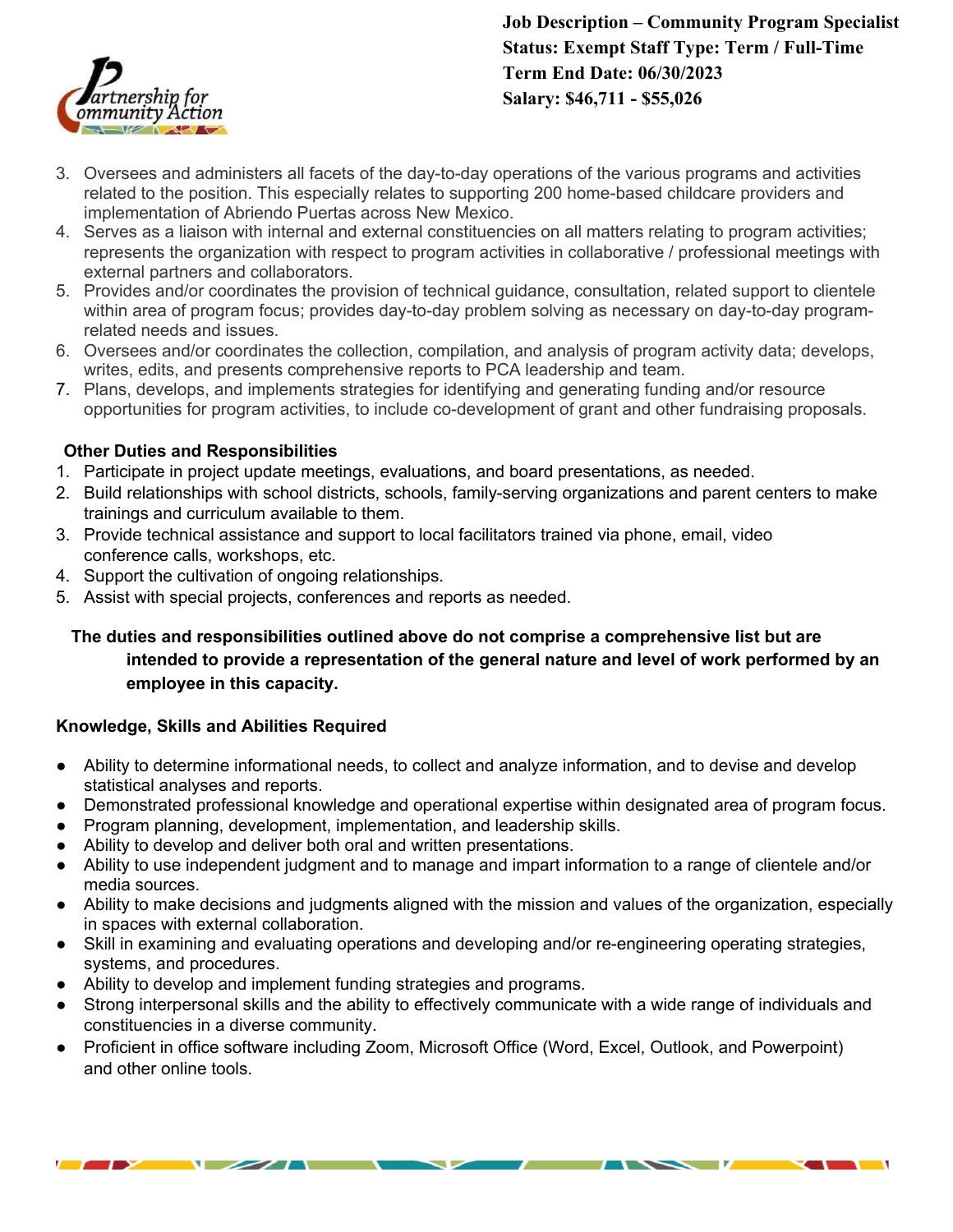

**Job Description – Community Program Specialist Status: Exempt Staff Type: Term / Full-Time Term End Date: 06/30/2023 Salary: \$46,711 - \$55,026**

#### **Organizational Relationship**

The position reports to the PCA Director of Programs & Educational Learning.

#### **Minimum Job Requirements**

- Bachelor's Degree required.
- Minimum 4 years of demonstrated professional experience directly related to the responsibilities specified.
- Experience working in low-income communities, schools, and/or community-based (nonprofit) agencies, with skills and knowledge in popular education and reflective practices.

#### **Preferred Qualifications**

- Bilingual/ Bi-literate English/Spanish.
- Relevant experience partnering directly with community members and families to create meaningful experiences, share resources, and advocate for positive systemic changes in support of young children and families.
- Experience facilitating hands-on and virtual interactive workshops for adults, families, and communities.
- Commitment to collaboration and best practices of curriculum and facilitation.
- Experience co-writing reports, toolkits and professional communication.

#### **Working Conditions and Physical Effort**

Work is performed in a variety of business, education, and office space settings during regular office hours. This is not a remote work position. Willingness to travel within city limits and reliable transportation is required. This position may require the ability to work evening, weekend and/or holidays to meet the needs of the communities. During COVID-19 pandemic, work will sometimes take place remotely; internet access is required.

- No or very limited physical effort required.
- No or very limited exposure to physical risk.
- Requires sitting, talking and listening for 5+ hours per day.
- Standing and walking for up to 3 hours per day, reaching with hands and arms and keying for up to 4 hours per day
- An average of 4 hours per day spent at computer.
- Can lift up to 20lbs. (books, materials, supplies, etc.).
- Access to a car, possession of a valid driver's license, and proof of automobile insurance.
- Statewide travel as needed.
- Some nights and weekends may be required.

 $\sqrt{2}$ 

#### **Benefits Eligible**

This is a benefits eligible position. Partnership for Community Action provides a comprehensive package of benefits including 100% employer paid medical, dental, vision, and life insurance for the employee and 80% for dependents.

◡

 $\overline{\phantom{a}}$